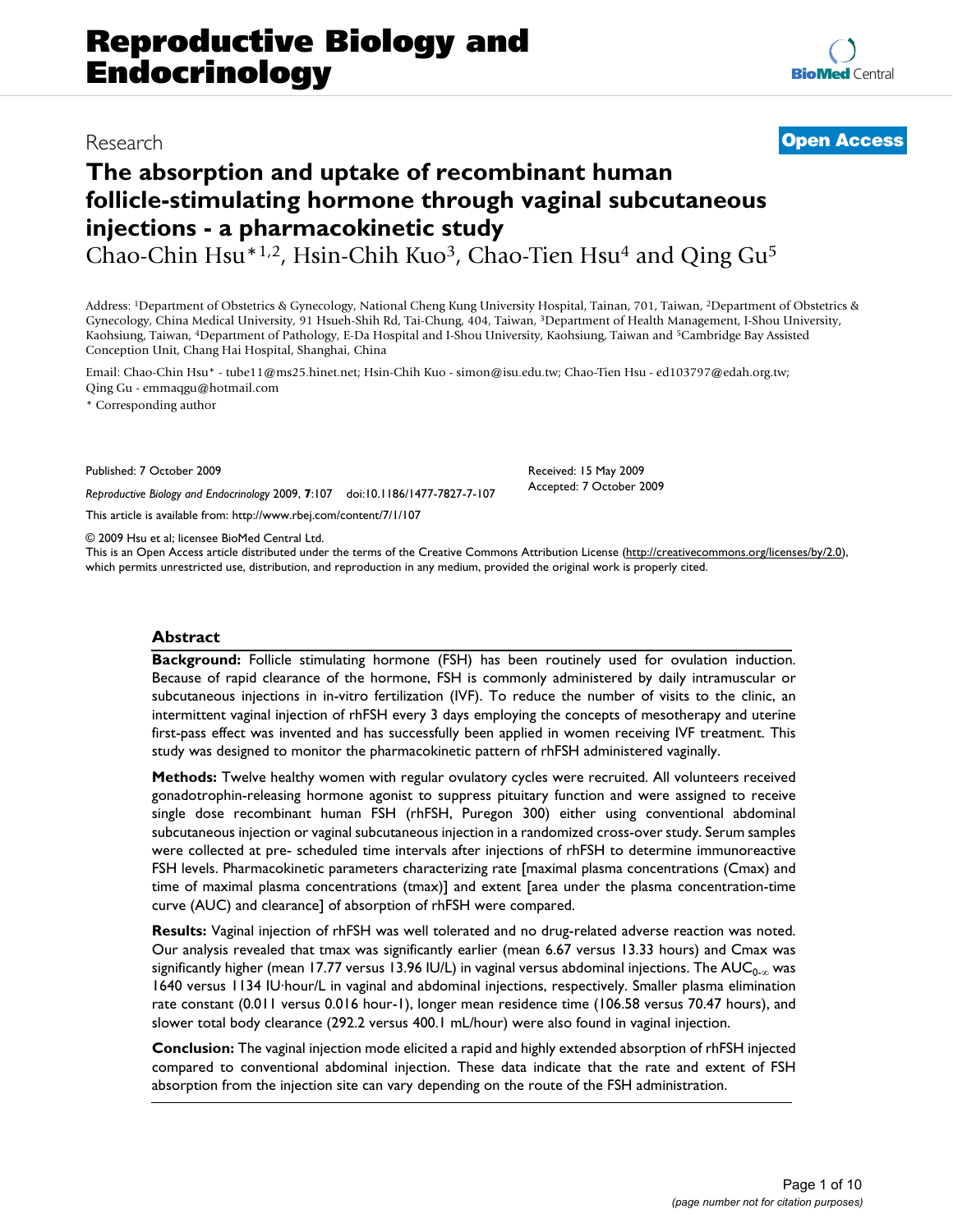# **Background**

Follicle stimulating hormone (FSH) has been widely employed for ovulation induction and in-vitro fertilization. The ability of FSH to promote folliculogenesis is dependent on the plasma level of FSH that develops after administration [1-3]. The relatively short elimination half-life and rapid metabolic clearance of current FSH preparations requires that daily injections are administered to maintain steady state FSH levels above the threshold level during ovarian stimulation [4]. The invention of recombinant human FSH (rhFSH) preparations, devoid of other gonadotrophins or inactive contaminants, made self-subcutaneous-injection possible [5]: commonly, the patient's spouse or another non-professional individual will perform the injections. However, in under-developed and developing countries or areas such as in Taiwan and China, many women still travel every day to receive gonadotrophin injections at the IVF clinic [6].

To reduce the number of visits to the clinic, an alternative treatment regime of vaginal injections of rhFSH every 3 days [7] employing the concepts of mesotherapy [8] and uterine first-pass effect [9,10] has been developed. Mesotherapy [11], the injection of minimal amounts of medicines into the hypodermis and dermal layer at weekly intervals, can achieve the same pharmacological effects as daily intramuscular injections. The basic premise of mesotherapy was: smallest dose, infrequently, in the correct location [8]. A countercurrent exchange with vein-toartery diffusion between upper vagina and uterus has been shown to result in the uterine first-pass effect [9,10]. This fact has been applied in the vaginal administration of progesterone supplements, with much higher progesterone delivery to the uterus when compared with intramuscular injections [12]. The existence of the uterine-ovarian countercurrent system has also been proven [13].

Intermittent vaginal injection of rhFSH has successfully been applied in women receiving IVF treatment [14]. The present study was a follow up of our previous works and designed to monitor the pharmacokinetic pattern of rhFSH administered vaginally versus abdominally and to investigate whether plasma level of FSH differs depending on the route of the hormone administration.

# **Methods**

### *Study population*

Twelve healthy women with regular ovulatory cycles were recruited. They were in good cooperative condition and had not been exposed to oral pills or other forms of hormone therapy for at least 3 months preceding the study. All volunteers were nonsmokers, ovulatory (with a mean cycle length of 26-32 days and intra-subject variation of  $\pm$ 2 days), and without evidence of ovarian disease. The uterine cervix Pap smears for all volunteers were normal.

Women with evidence of polycystic ovarian syndrome or ultrasound evidence of ovarian cysts were excluded from the study. All subjects were also devoid of any medical disorders such as hypertension, hepatic or renal diseases, and endocrine abnormalities. All subjects signed the informed consent to the study protocol, which had been approved by the Ethical Committee of the institution. The study was conducted in agreement with the Declaration of Helsinki for Medical Research Involving Human Subjects.

### *Study design*

This was a randomized, single-center, two-period crossover study, with each subject undergoing two trial cycles using alternative injection sites. The site for the first cycle of injection was randomized to be either the abdomen or vagina. All subjects received oral pills (Marvelon, containing 0.030 mg ethinyl oestradiol and 0.150 mg desogestrel, NV Organon, Oss, The Netherlands), starting at day 3 of the precedent cycle. A gonadotrophin-releasing hormone (GnRH)-agonist nasal spray (Buserelin acetate, Aventis Pharma Deutschland GMBH, Frankfurt, Germany) was given daily from day 18 of that cycle to achieve proper pituitary down-regulation of GnRH followed ovarian hyperstimulation [14] and GnRH-agonist was maintained throughout ovarian hyperstimulation to the last day of the monitoring in each mode of injection. On the morning of period day 3, the study subjects visited the clinic where a 20-gauge intravenous catheter with a heparin lock was placed at forearm and levels of baseline plasma hormones including FSH, estradiol  $(E_2)$  and lutenizing hormone (LH) were monitored. A vaginal ultrasonographic scan was performed to check for the absence of ovarian cyst or any ovarian pathology. The subjects then received rhFSH injections in one of two injection modes once pituitary suppression was achieved as manifest by serum  $E_2$  < 50 pg/mL, LH < 2.5 mIU/mL, and FSH < 10 mIU/mL. All subjects received a single dose of Puregon solution for injection in cartridges [rhFSH, Puregon 300, Organon (Ireland) Ltd. Swords, Co. Dublin, Ireland]. The formulation was a ready-for-use solution containing 833 IU/mL in-vivo bioactivity of FSH.

For vaginal injections, the subjects were placed in Trendelenburg's position after ultrasonographic scanning. A sterilized speculum was inserted and vaginal discharge thoroughly cleaned with sterilized normal saline and Povidone iodine solution. The rhFSH (one vial of Puregon 300, ~425 IU rhFSH in 0.525 mL) was aspirated into a 1 mL syringe fitted with a 30 gauge  $\times$  1/2 inch (0.31  $\times$  13 mm) needle. To mimic the serum concentrations of rhFSH administered in clinical IVF protocol, the injection was performed as that used in ovarian hyperstimulation [14] with the needle angled at 15-30° towards the vaginal mucosa and inserted at the middle to upper portions of bilateral vaginal wall at positions corresponding approxi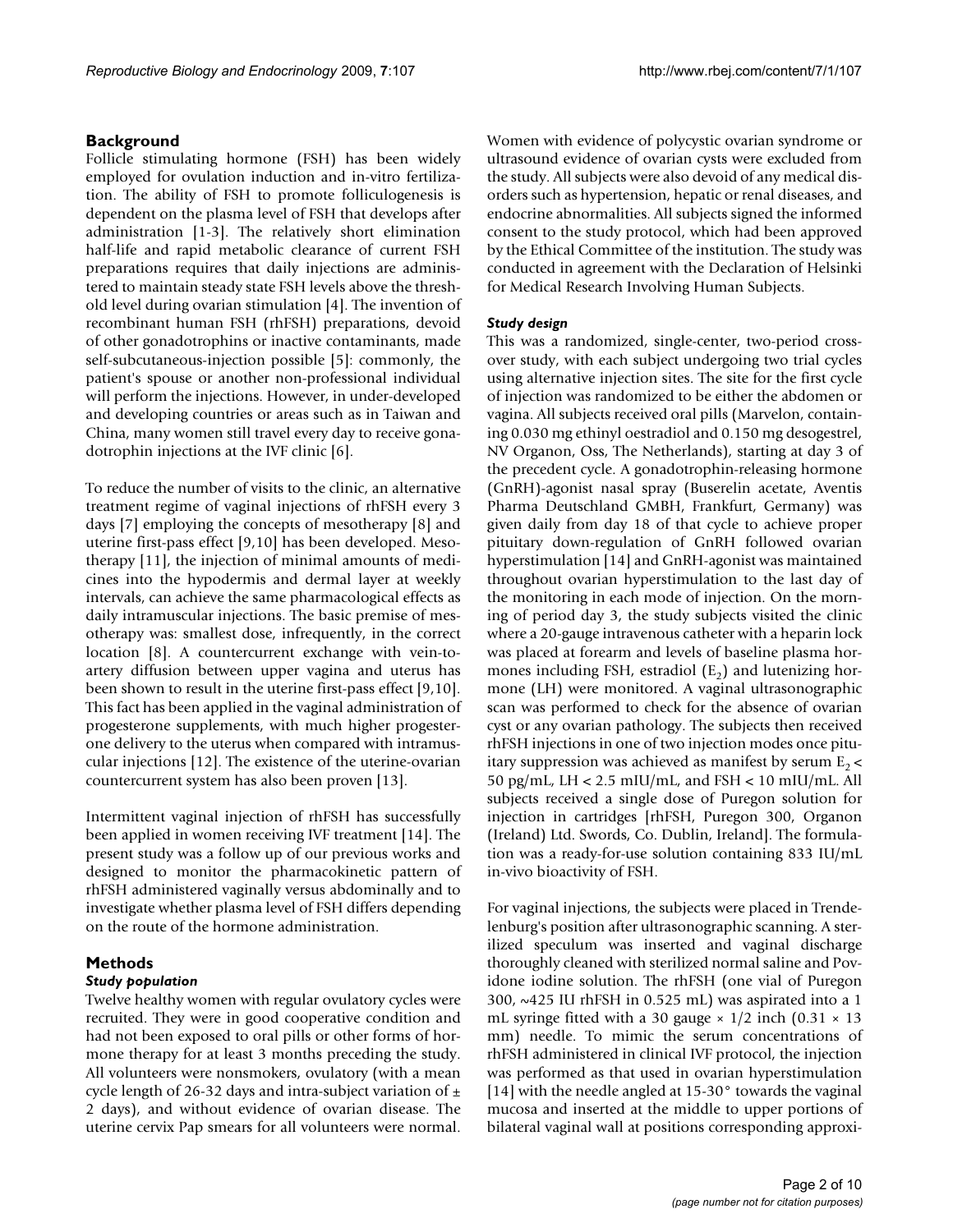mately to 3 o'clock and 9 o'clock. The rhFSH was injected at a depth of 1-2 mm into the vaginal wall. For abdominal injections, rhFSH solution was injected with a 26 gauge ×  $1/2$  inch (0.45  $\times$  13 mm) needle subcutaneously at a depth of 13 mm under the skin of anterior abdominal wall at the level of the umbilicus 5-10 cm from the midline.

The procedure was repeated in a two-way random sequence, cross-over fashion: once a cycle with one mode of injection was completed, for volunteers' convenience, the subjects were monitored for 2-6 months before the second cycle with the alternate mode of injection was carried out. The time frame of 2-6 months provides a sufficient washout to prevent the carry-over effects and this also fits well with clinical practice that a successive IVF cycle to be carried out. After vaginal rhFSH injections, the subjects were asked to keep abstinence for at least one week to avoid the interference of vaginal blood flow alterations during intercourse. Subjects were allowed to resume their normal activities after the injection.

#### *Assessment*

In addition to baseline samples, peripheral blood samples were taken at time intervals after the injections as below: 0.5 (optional), 1, 2, 4, 6, 8, 10, 12, 14 (optional), 24, 48, 72, 96, 120 hours, and optionally 144, 168, 192, 216, 240, 288, 312, 336, 360 hours. Exudates from the injection points in the vaginal cavity immediately after vaginal injections were collected. Serum samples and supernatant of vaginal exudates were frozen at - 20°C until assessment. All hormones were measured using commercially available kits (Diagnostic Systems Laboratories, Inc. Webster, Texas, USA). Estradiol concentrations were measured by a competitive radioimmunoassay (Ultra-sensitive estradiol RIA DSL-4800). The sensitivity of the assays was 2.2 pg/mL and the inter-assay coefficient of variation (CV) was 8.0%. Follicle-stimulating hormone and LH concentrations were measured by a two-site immunoradiometric assay (FSH IRMA DSL-4700, LH IRMA DSL-4600) with two monoclonal antibodies. Data are expressed in terms of IRP 78/549 and 68/40 for FSH and LH, respectively. The sensitivity of the assays was 0.11 mIU/mL and 0.12 mIU/mL and the inter-assay CV was 6.2% and 7.0%, respectively for FSH and LH. Follicle growth was followed up at 72 hours and 120 hours after injections.

#### *Pharmacokinetic analysis*

The data from the plasma concentration versus time curve were evaluated to derive the following pharmacokinetic parameters: measured maximal plasma concentration  $(C<sub>max</sub>)$ ; time to reach measured maximal plasma concentration ( $t_{max}$ ); plasma elimination rate constant ( $K_{el}$ ), determined from simple linear regression based on the terminal log-linear part of the last quantifiable plasma

concentration versus time profile; apparent half-life  $(t_{1/2})$ , the half life determined with the terminal phase of the last quantifiable plasma concentration-time profile, calculated as  $t_{1/2} = (0.693)/K_{el}$ ; summation of area under the plasma concentration-time curve from time zero to the time of last quantifiable concentration by the linear trapezoidal rule ( $AUC_{0-t}$ ); summation of area under the plasma concentration-time curve from time zero to the time of last quantifiable concentration ( $AUC_{0-\infty}$ ), calculated by the linear trapezoidal rule, and extrapolated to infinity estimated by the last quantifiable concentration divided by  $K_{el}$ ; mean residence time (MRT), square of the correlation coefficient between the observed and modelled data values (RSQ), indicates the proportion of variability in a data set that is accounted for by a statistical model;volume of distribution based on the terminal phase (Vz); and total body clearance (CL =  $Dose/AUC$ ). All pharmacokinetic parameters were calculated using non-compartment methods with the computer program WinNonlin™, version 5.2 (Scientific Consulting Inc., Apex, NC, USA). In this instance, the endogenous serum FSH concentration (baseline concentration) was subtracted from all after dosing serum FSH concentration, thereby, assuming a constant endogenous serum FSH over the study interval [15].

#### *Statistical analysis*

The comparison of the rate of absorption for the two injection modes was tested using  $C_{\text{max}}$  and  $t_{\text{max}}$ , while the extent of absorption was tested using  $AUC_{0-\alpha}$ ,  $AUC_{0-t}$ , and CL. The conventional abdominal injection was taken as reference formulation and the vaginal injection as test treatment. All pharmacokinetic parameters were calculated at 95% confidence intervals. Comparison of pharmacokinetic parameters, between the phases of administration, was performed using paired tests (Minitab software, version 14). A one-way analysis of variance (ANOVA) was performed for the comparison of mean values of pharmacokinetic parameters between two injection modes. We also used MANOVA (SPSS, version 12.0) for repeated measures to ascertain differences (within-subjects and between-subjects effects) with respect to the changes of FSH concentration in the time sequence of this trial. A post hoc multiple comparisons on both injection modes was performed using Dunnett (2-sided) t test.

Data are presented as mean  $\pm$  SD unless stated otherwise. Differences were considered to be statistically significant if P < 0.05. As this administration method was a new invention and there was no previous information regarding the rate and extent of FSH absorption employing this injection method, we did not carry out the power analysis a priori. For number of volunteers (12 cases) recruited, we followed the pioneer works on the pharmacokinetics of recombinant human FSH (15).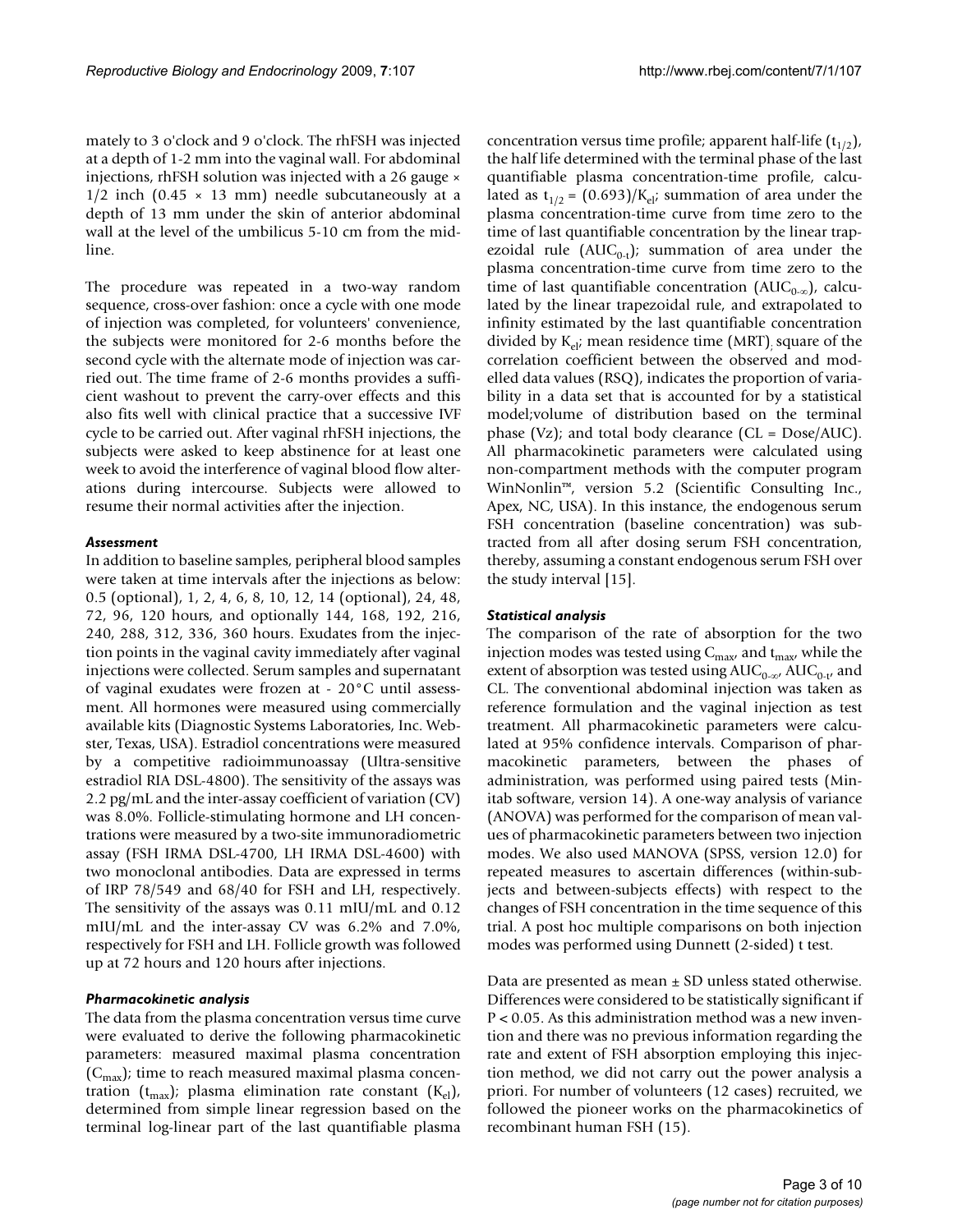#### *Safety parameters*

The injection sites were monitored at 1, 24 and 72 hours post injection for redness, itching, swelling, pain and bruising with the scoring as none, mild, moderate or severe. Any abnormal discharge or lesions during pelvic examination or vaginal injection was reported.

#### *Ethical Consideration*

Informed consent was given. All subjects were told exactly why this study was taking place and the potential benefits from the study, and then invited to take part without any pressure being put on them to do so. Subjects were allowed to withdraw freely at any time, and if they did, their contribution to the study removed. The researcher did as much as possible to protect subjects from any harm resulting from their participation in this study, and to minimize disturbances to the subjects. The records of individual subjects were kept confidential and any information that will be published from the study will not identify the result of specific individuals.

#### **Results**

The mean age of the twelve subjects was  $31.2 \pm 7.3$  (range 20-43) years with mean body weights of  $46.1 \pm 3.4$  (range 39.4-50) kg, mean body height of  $156 \pm 5$  (range 150-165) cm, and mean body mass index of  $19.4 \pm 2.1$  (range 17.3-24.4) kg/m2. All subjects completed two cycles of rhFSH injections. Immediately before administration of rhFSH, the mean plasma FSH concentration was  $5.16 \pm$ 2.16 IU/L versus  $5.45 \pm 2.32$  IU/L and the mean plasma  $E_2$ concentration was  $25.4 \pm 20.9$  pg/mL versus  $25.3 \pm 17.0$ pg/mL for abdominal and vaginal injections, respectively. After rhFSH injections, blood samples were taken as scheduled up to 120 hours in all subjects. In six subjects receiving vaginal injections and two receiving abdominal injections, further blood samples were taken up to 360 hours after injection. In vaginal injections, 0.5-3 mL of bloody exudates was aspirated immediately after injections. The volumes of exudates were relatively consistent among injections with median value of 0.7 mL and only one case had exudates over 1 mL. The mean FSH concentration in the exudates was  $30.75 \pm 7.54$  IU/L. Thus, of the amount of rhFSH was lost during the injection procedure was only small portion of rhFSH (425 IU) injected. No exudates were noted after abdominal injections.

#### *Local tolerance*

Local reactions were all mild and generally short-lived in both administration modes. After abdominal injections, redness, swelling and pain were reported in one subject at 1 hour but none at 24 and 72 hours. Bruising occurred in two subjects at 1 hour and persisted at 24 and 72 hours. After vaginal injections, no redness or swelling was found at 1 and 24 hours. Pain was experienced by two subjects during vaginal injection but none at 1 and 24 hours.

Bruising occurred in three subjects at 1 hour and in two subjects persisted until 24 and 72 hours. No subjects experienced an itching sensation in either injection modes.

#### *Pharmacokinetic analysis*

The mean data of plasma FSH at different time intervals are shown in Figure 1. There is moderate to high interindividual variability; the mean CV for vaginal injection is 32% and for abdominal injection is 27% for raw data calculated up to 120 hours. In general, the plasma FSH levels could be divided into 3 phases: 0-24 hours, 24-72 hours, and 72-360 hours, with higher elevated FSH concentrations in 0-24 hours in women receiving vaginal injections compared to those in women receiving abdominal injections, while in the 24-72 hours period a similar curve of FSH levels were produced in both groups with higher FSH concentrations in women receiving abdominal injections (Figure 1 and figure 2). The FSH concentrations remained at a low level  $(< 3 \text{ IU/L})$  at the time between 72 and 360 hours in those receiving abdominal rhFSH injections, but it remained on higher concentrations (> 5 IU/L) during this time-frame in those receiving vaginal rhFSH injections (Figure 1).

Only data up to 120 hours were analyzed for pharmacokinetic parameters, as not all subjects were monitored after this time point. Individual pharmacokinetic parameters are presented in Tables 1 & 2 (See Additional files 1 &2). The mean values of the pharmacokinetic parameters obtained are presented in Table 3 (See Additional file 3). After single dose of 425 IU rhFSH, peak plasma FSH concentrations occurred significantly earlier ( $t_{\rm max}$  6.67 versus



#### Figure I

**Plasma FSH concentrations after abdominal or vaginal subcutaneous injections of 425 IU recombinant human FSH in twelve women under pituitary downregulation with GnRH-agonist**. Mean FSH concentrations versus time points were presented. The vaginal injection mode elicited a rapid and higher extended absorption of FSH injected.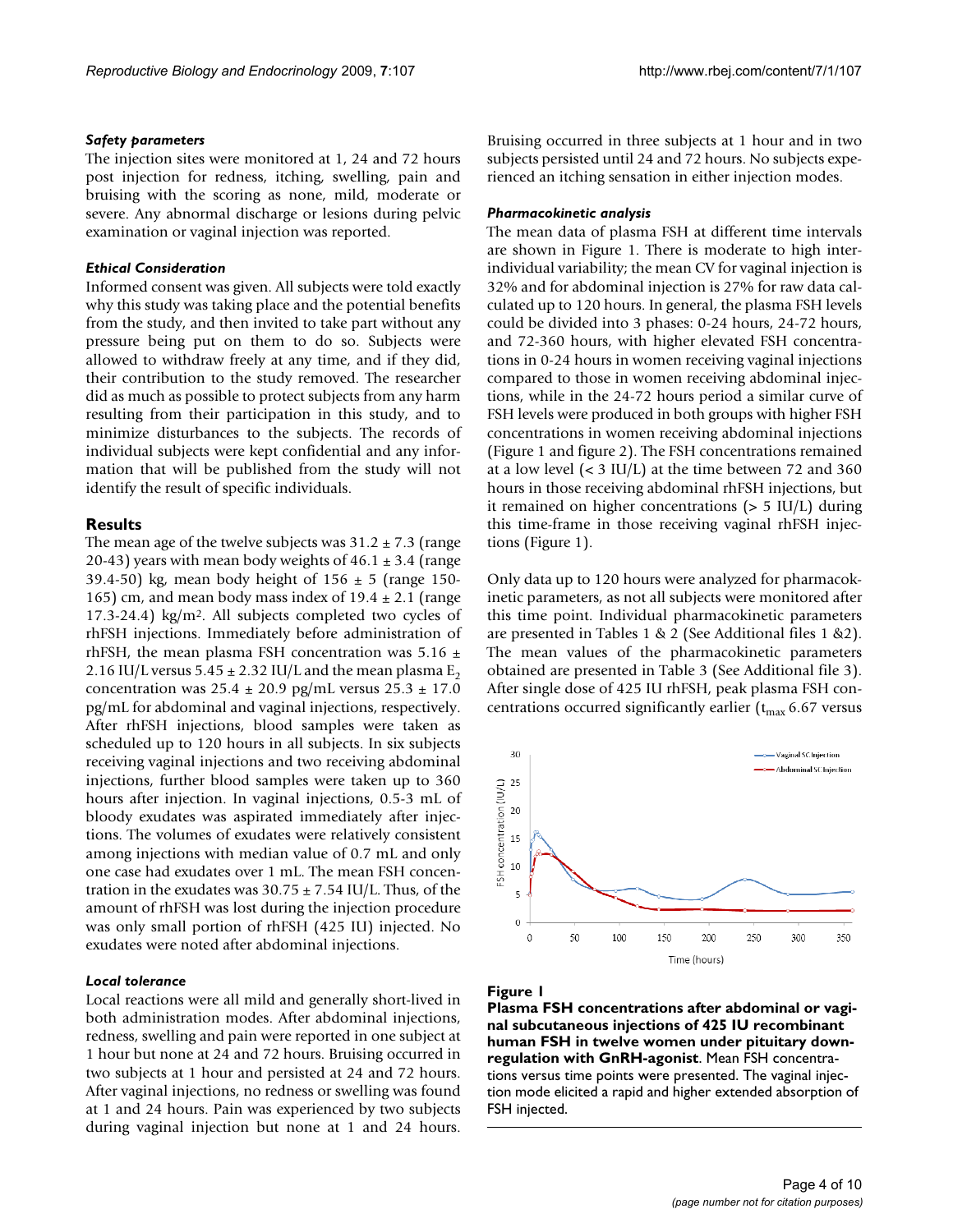

Figure 2 and 2008 and 2008 and 2008 and 2008 and 2008 and 2008 and 2008 and 2008 and 2008 and 2008 and 2008 an

**Plasma concentration-time profile of each individual and mean increases of immunoreactive FSH after abdominal and vaginal subcutaneous injections of 425 IU recombinant human FSH in twelve women under pituitary down-regulation with GnRH-agonist**. Compared to baseline FSH level, significant differences were noted at 1 to 24 hours of vaginal injections and at 1 to 48 hours of abdominal injections (Table 5 & 6, See Additional files 5 &6).

13.33 hours; P < 0.05) and were higher  $(C_{\text{max}} 17.77$  versus 13.96 IU/L;  $P < 0.05$ ) in vaginal versus abdominal injections. There was also increased net absorption ( $AUC_{0-\infty}$ 1640 versus 1134 IU·hours/L;  $P < 0.05$ ) in vaginal versus abdominal injection. However the net absorption up until the last quantifiable concentration  $(AUC_{0-t})$  showed no difference in both groups. The apparent half-life,  $t_{1/2}$ , was about 1.5 times longer (66 versus 46 hours; P < 0.01) in those receiving vaginal injections and this was closely associated with a significant smaller plasma elimination rate constant,  $K_{el}$  (0.011 versus 0.016 hour<sup>1</sup>; P < 0.005), longer mean residence time (106.58 versus 70.47 hours; P < 0.001), and a much slower total body clearance, CL (292.2 versus 400.1 mL/hour;  $P = 0.005$ ) compared to those of abdominal injection. There was no difference in the volume of distribution in both modes of administration.

MANOVA for repeated measures showed significant difference of serum FSH levels in relevant to the time effect for both abdominal and vaginal injection modes (Table 4, See Additional file 4). The tests of within-subjects effects and between-subjects effects were remarkable  $(P < 0.01)$ . The post hoc analysis indicated that the serum FSH concentrations showed significant difference from baseline level at 1 to 24 hours after rhFSH administration in the vaginal injection group while in the abdominal injection group the significant different values were from 1 to 48 hours after rhFSH administration (Table 5 & 6, See Additional files 5 &6).

The LH level was sustained in profoundly suppressed values (< 2.0 IU/L) monitored up to 360 hours after rhFSH injections in both groups. The E2 level was elevated 24-96 hours after injections in both groups with higher levels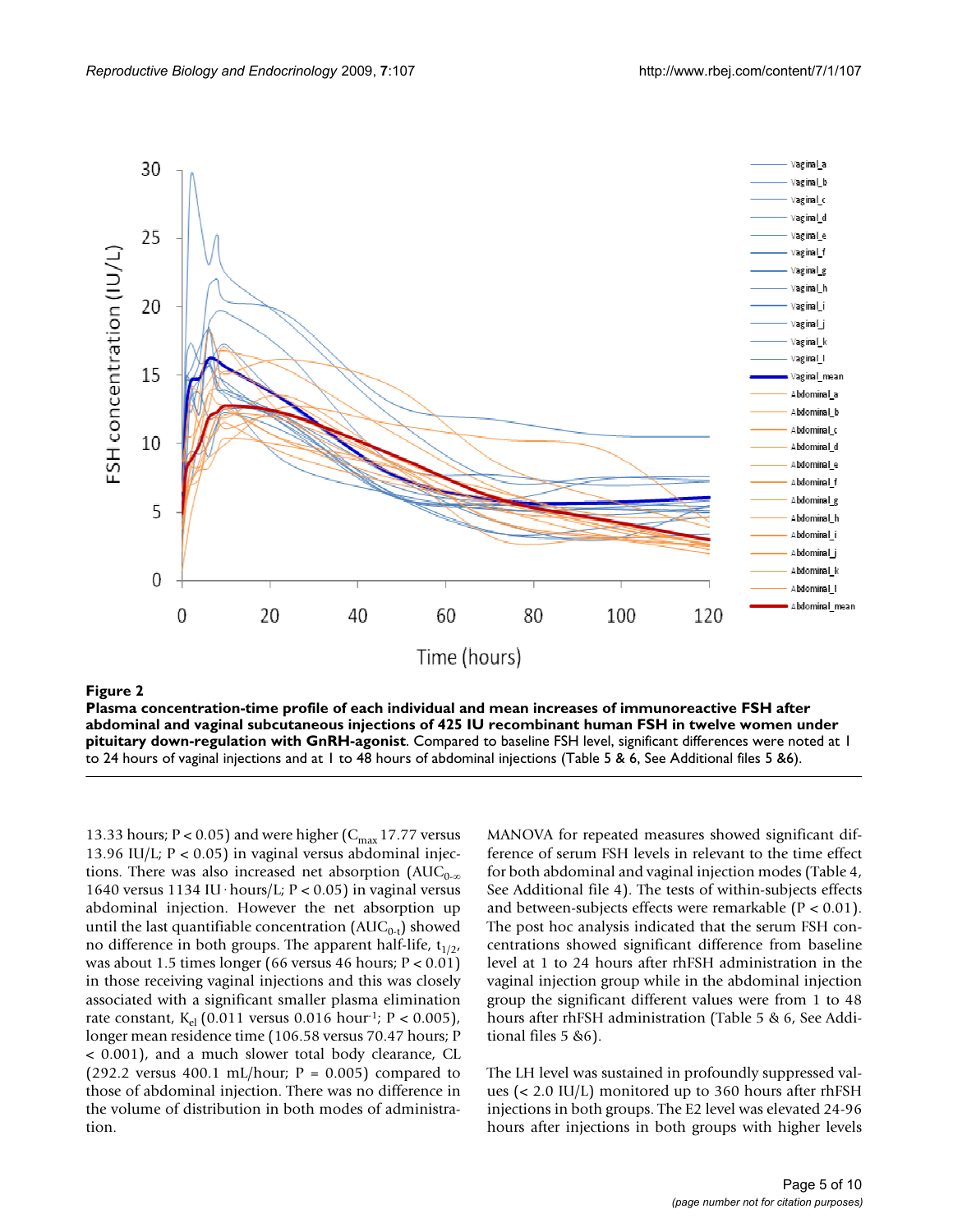noted in the abdominal injections (Figure 3). The peak level of E2 was 202 and 89 pg/mL at 48 hours in abdominal and vaginal injections, respectively. Following abdominal injections, the E2 concentrations dropped sharply to below 10 pg/mL after 120 hours and remained at very low level up to 360 hours. The E2 levels in those who received vaginal injections were maintained at above 30 pg/mL after 120 hours with a second peak concentration of 112 pg/mL at 240 hours and then dropped sharply to below 10 pg/mL. This pattern of E2 levels correlated with FSH concentrations which plateau after 72 hours with a second peak at 240 hours in the vaginal injection group (see Figure 1). No follicle larger than 13 mm was detectable at 72 hours and 120 hours after injections in both injection modes.

#### **Discussion**

The present study defines the pharmacokinetics of rhFSH administered vaginally compared with conventional abdominal SC injection. The vaginal injection mode elicited a rapid and highly extended absorption of rhFSH injected compared to conventional abdominal injection. The enhanced absorption was indicated by a shorter time to peak plasma concentrations with higher maximal plasma concentrations, while extended absorption was manifest by higher area under the plasma concentrationtime graph ( $AUC_{0-\infty}$ ), lower elimination rate constant, and slower total body clearance. The data we obtained indicate that the rate and extent of FSH absorption from the injection site can vary depending on routes and methods of FSH administration. We have also demonstrated



#### Figure 3

**Serum E2 concentrations after vaginal or abdominal subcutaneous injections of 425 IU recombinant human FSH in women under pituitary down-regulation with GnRH-agonist**. Mean concentrations of E2 versus time points were presented. An initial higher E2 levels were noted in those of abdominal injections but a more consistent elevated E2 was found in those of vaginal injections.

that vaginal SC administration of rhFSH had no adverse impact on women receiving the injection.

One of the main findings of this study is that the absorption of rhFSH injected vaginally (manifest as higher  $C_{\text{max}}$ 17.77 IU/L with shorter  $t_{\text{max}}$  6.67 hour) was more rapid than conventional abdominal SC injections. Different pharmacokinetic data were found in studies in pituitary down-regulated normal women with  $C_{max}$  of 3 to 6.9 IU/ L,  $t_{\rm max}$  of 16-17 hours in SC single dose injections of 300 IU rhFSH [15-18]. High intra-individual variability and broad absorption peaks for rhFSH have been indicated to account for variations noted in the  $t_{\text{max}}$  [19]. The reagents used in the pituitary down-regulation can be used to explain the variations of  $C_{\text{max}}$ . The baseline FSH was suppressed to below 0.25 IU/L in cases that received high dose oral pills [19] or received GnRH-agonist depot preparations [15-17] versus below 10 IU/L in those received GnRH-agonist nasal spray [20].

The increased absorption of rhFSH is another prominent feature of the vaginal injection. Compared to previous similar studies using a single 300 IU rhFSH injection, the extent of absorption revealed by the  $AUC_{0-\infty}$  in the present study (1134 and 1640 IU·hours/L in abdominal and vaginal SC injections, respectively) is much higher than that of 339 IU·hours/L in IM injection [21], of 456 IU·hours/ L in SC injection [18], and of 598 IU·hours/L in IV injection [15]. The higher AUC<sub>0-∞</sub> in vaginal injection may lead to the impression of higher bioavailability of rhFSH administered in this mode. However, very similar relative bioavailability of 1.127 and 1.068, calculated using the formula of CL·AUC/Dose [22] were found in vaginal and abdominal injections, respectively. Thus, the correct dose (425 IU in this study) of rhFSH was injected in both modes to achieve a therapeutic systemic exposure. A more comparable pattern of  $AUC_{0-t}$  in this study further reflected similar relative bioavailability of both injection modes. The total clearance of 0.40 and 0.29 L/hour in abdominal and vaginal SC injections, respectively in this study is much slower than a previous study of 0.5-0.6 L/ hour in IV injection of 300 IU of rhFSH [15] and of 0.75 L/hour in SC injection of 150 IU of rhFSH [19]. The volume of distribution was around 3 L in both groups, indicating that the rhFSH was generally distributed in plasma. The elimination rate constants in the present study (0.016 versus 0.011 hours<sup>-1</sup> in vaginal versus abdominal injections) are also much lower than that of 0.03 hours-1 in both SC and IM injections of HMG [20]. The mean residence time of 107 hours in vaginal injection versus 70 hours in abdominal injection is well correlated with longer apparent plasma half-life.

Though the endogenous FSH was not fully suppressed in the present study, the estimation of elimination half-life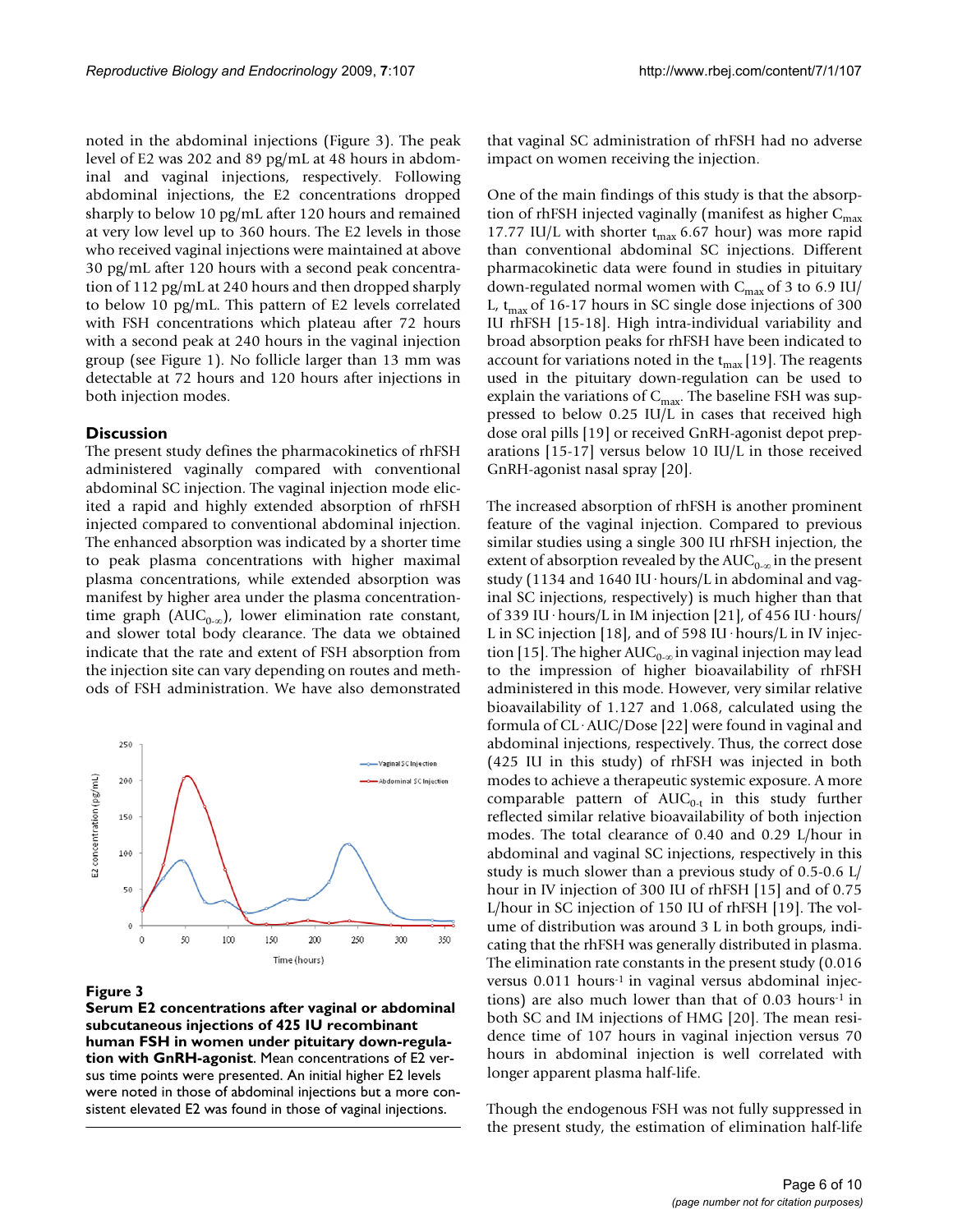of 46 hours in abdominal SC injection of the present study is similar to that of 37 hours in SC/IM [16,17], and 44 hours in IM [21] single 300 IU rhFSH injections. However, the estimation of apparent plasma half-life (66 hours) for vaginal injection in the present study is about 1.5 times of that for abdominal injection. We recognize that there may present minimal endogenous FSH secretion in this study. The elimination half-life of FSH obtained from cases received abdominal SC injections was very similar to those of previous studies employing fully suppressed pituitary endogenous FSH secretion. Thus, the lower level fluctuation of baseline endogenous FSH secretion may not affect the result of pharmacokinetic analysis in the present study. As this is a cross-over study, volunteers received both abdominal and vaginal injections, FSH concentrations in the vaginal injection group are thus comparable to those of abdominal injection. A similar pattern of prolonged elimination half-life could only be found in studies using long-acting FSH preparations with either a C-terminal modified form of FSH resulting in slow absorption [23,24] or the glycosylation of an N-terminal extension to prolong the half-life of FSH [25]. Chemical alterations of FSH, such as the removal of sugars from the carbohydrate side chains or nicks in the peptide chains, at injection sites before absorption into general circulation, has been noted to affect the mean residence time and the rate of clearance [20]. The possibility that vaginal injection may lead to alteration of peptide chains of rhFSH at injection sites or affect the galactose-terminal complex of rhFSH and its clearance rate and plasma half-life needs to be investigated further.

Studies have shown that some drugs administered vaginally may provide rapid and complete systemic absorption and much higher levels of both  $E_2$  and estrone were found following the vaginal dose compared to the oral dose [26]. The development of vaginal progesterone administration for luteal support [10,12] showed that lipid soluble steroid hormones are rapidly absorbed in the vagina, achieve quick local effects to the uterus, and avoid the first pass hepatic metabolic effect [12]. With an injectable recombinant protein such as rhFSH, though there is no identifiable mechanism to suggest that vaginal administration would be superior as is seen with steroid hormones vaginal administration, the clinical effectiveness of vaginal administration of rhFSH has been proved in our previous study [14]. Employing the concept of uterine first-pass effect and the uterine-ovarian countercurrent system, the medicines were injected into bilateral vaginal walls in our study to allow rhFSH to be transported to bilateral ovaries in a shortest distance. The injection depth we used in this study was 1-2 mm (as commonly used in the mesotherapy) into vaginal mucosa, in the areas of lamina propria and tunica propria, the connective tissue layers containing extensive vascular channels and elastic

tissue [27]. A portion of rhFSH injected vaginally might have absorbed and transported more efficiently to the systemic circulation through the extensive vascular channels in these area of the vagina. This mechanism may explain the more rapid absorption of vaginal SC injection compared to abdominal SC injection. We did not have data for a single site vaginal injection, nor did we have data for two injection sites in abdominal injections. Further studies are required to clarify this issue. As far as the sexual intercourse after the vaginal injections of rhFSH might affect the distribution of medicines injected and the pharmacokinetic patterns, volunteers receiving vaginal injections were advised to abstain for at least one week. In the clinical practice of IVF treatment, the couples were commonly discouraged to have intercourse for at least 3-5 days after embryo transfer. In the present study, we do not have any data or information to support the observed pharmacokinetics in relevant to the coital activity in the peri-ovulatory period.

The concept of mesotherapy may explain why medicines persist for longer when injected into superficial subcutaneous and/or dermal layers, as was used for the vaginal injections in this study. Studies have suggested that the skin is a natural time-release system, with medicine injected into superficial subcutaneous and/or dermal layers remains in the injected area longer as it is cleared more slowly by the general circulation than medicine injected more deeply [28,29]. The anatomic characteristics of the dermal layer, with oriented tropocollagen polypeptide macromolecules and subdermal tissues merging with the fat-containing subcutaneous tissue, contribute to this effect: the skin epithelium acts as the reservoir and medicine injected into these layers may be temporarily reserved locally [30]. The vaginal epithelium and lamina propria/ tunica propria might also serve as a reservoir, with medicines administered here kept within this local area and released or absorbed slowly into blood circulation. Besides the rapid absorption as described above, another characteristic of the vaginal injection mode observed in this study is the extended and prolonged smoother temporal profile of plasma FSH levels. This modulated temporal profile is likely to produce more sustained and less fluctuating plasma FSH levels during rhFSH administration. Thus, the rhFSH administered vaginally employing mesotherapy presented with two phases of absorption: a fast phase indicated by the higher  $C_{\text{max}}$  with shorter  $t_{\text{max}}$ , and a second phase with extend absorption reflected by the higher  $AUC_{0-\infty}$ , and slower total body clearance. The clinical significance of higher and more stable FSH levels for ovulation induction and IVF treatment, however, remains to be determined.

As the present study employed a single dose injection of rhFSH, the serum FSH level elaborated may not sustain enough to override the window of threshold for proper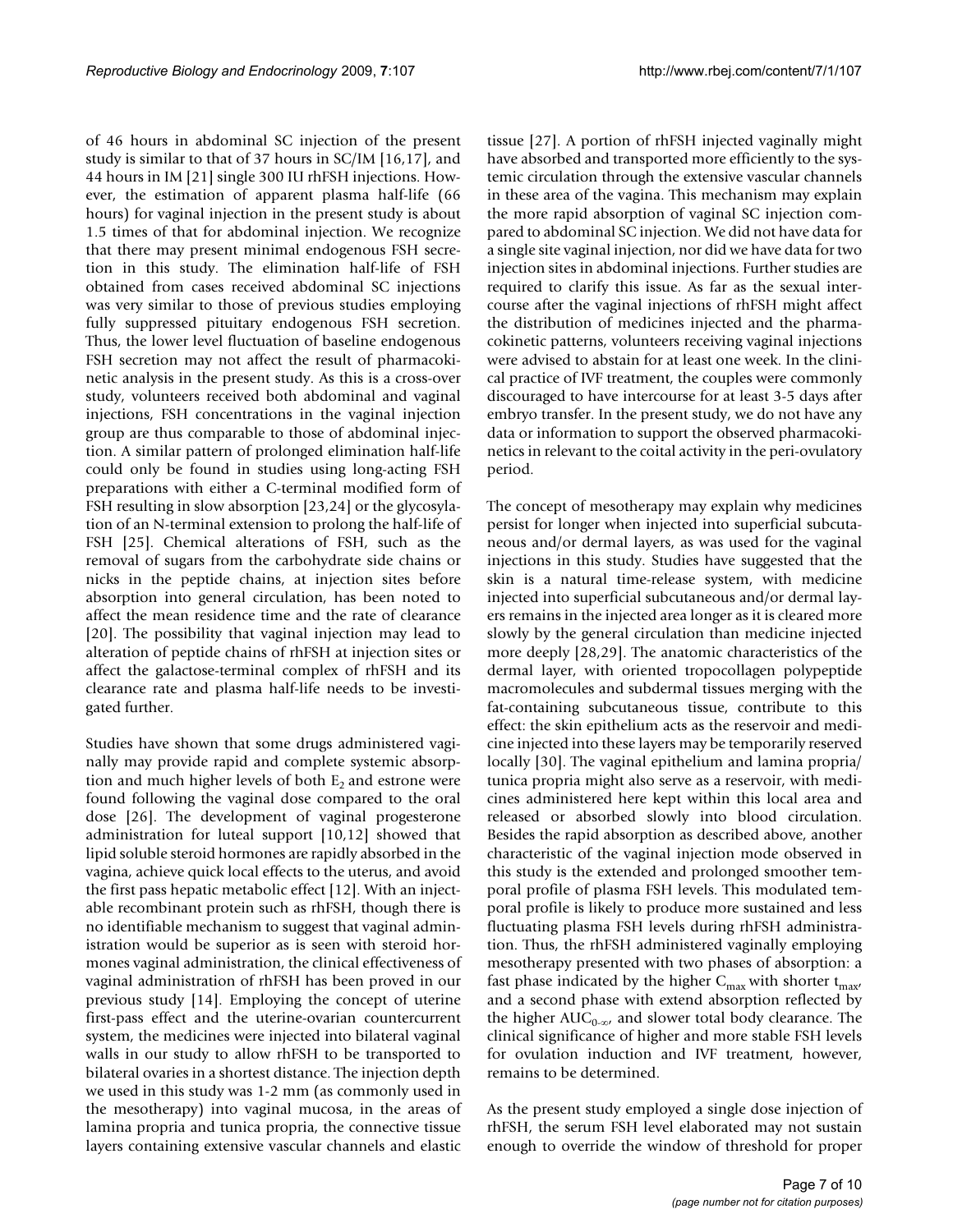follicular growth and there were only transiently elevated levels of E2 detected in both groups. The serum FSH threshold for follicular growth has been found stably at approximately 7.8 IU/L in women with regular menstrual cycles [31]. Higher E2 level found in those receiving abdominal injections in this study may reflect the slightly higher serum FSH concentration (over the FSH threshold of 7.8 IU/L) up to 48 hours (Figure 2 and Table 5 & 6, See Additional files 5 &6). On the contrary, serum FSH concentration in those of vaginal injection to surpass the FSH threshold was found only up to 24 hours (Figure 2 and Table 5 & 6, See Additional files 5 &6). In fact at 48 hours after rhFSH injections, 10 out of 12 cases in abdominal injection group surpassed the FSH threshold while only 3 out of 12 cases in vaginal injection group had serum FSH concentration over the FSH threshold of 7.8 IU/L (Figure 4). This fact might explain a higher E2 level found around 48-72 hours in those of abdominal injections even though in general the rhFSH absorption was higher in those of vaginal injections. The level of E2 dropped sharply to baseline level after 96 hours reflects the serum concentrations of FSH may not have maintained for follicular growth. In contrast, E2 levels in those who received vaginal injections were maintained at above baseline level after 120 hours with a second peak at 240 hours and then dropped sharply to below baseline level thereafter. This pattern of E2 levels was well correlated with plateau concentrations of FSH in those who received vaginal injections. As this study represents only limited numbers of cases, the disparity of estradiol and FSH levels in the different administration modes, however, needs further investigation. Though follicle growth was not completely examined in the present study, our previous works showed proper folliculogenesis with mature oocyte num-



#### Figure 4

**The percentage of cases with plasma FSH level higher than the FSH threshold (> 7.8 IU/L) after abdominal or vaginal subcutaneous injections of 425 IU recombinant human FSH in women under pituitary down-regulation with GnRH-agonist**.

bers, fertilization rates, and pregnancy rates were achieved in the intermittent vaginal administration of rhFSH in IVF treatment [14]. The doses of rhFSH needed for ovulation stimulation in clinical IVF treatment were half of those used for conventional SC injection method [14]. Thus, intermittent vaginal injection may provide an alternative treatment regime, avoiding excessive use of gonadotrophins for controlled ovulation stimulation which may lower the clinical pregnancy and live birth rates [32].

There is a trend of reducing injections of gonadotropins in the last decade. The main advantages of less frequent dosing are an increase in patient convenience, fewer chances for mistakes during drug administration and improved compliance [33]. Our present work with enhanced extent of absorption and longer apparent plasma half-life of rhFSH provides the pharmacokinetic basis for the intermittent injections. Besides intermittent vaginal injections, there were few studies also aimed to reduce the injections of gonadotropins. Intermittent administration of rhFSH (every 3 days up to day 6) followed by daily injection, has been applied in IVF treatment and significantly reduces the total number of injections, compared with a conventional FSH regimen [34]. A loading dose of 300 IU rhFSH followed by 3 treatment free days, and a return to daily injections has also been successfully used for ovulation induction in polycystic ovarian syndrome [35]. Recent development of long acting FSH which was administered as single dose to sustain the FSH level for 7 days followed by daily injection of rhFSH also can achieve similar ovarian stimulating effects compared with a conventional FSH regimen [36].

Subcutaneous injection of FSH can cause some side reactions, depending on variables such as medicines, needle size and injected volume. In this study, injection of rhFSH via both abdominal and vaginal routes was well tolerated and local reactions were all mild and short-lived. No apparent differences with respect to local tolerance were observed. A detailed pre-injection counselling and description of the new method is mandatory to reassure the patients that the procedure is unlikely to cause significant discomfort. Generally, the method of administration by the vaginal route is more difficult than abdominal injections and requires a health professional to accomplish. However, the slight burden of physician/nurses provides advantages of less frequent dosing with an increase in patient convenience and fewer chances for mistakes during drug administration.

There are few shortcomings in the original design of this trial including (1) the small numbers of the subject enrolled which might result in less significant power in the statistical analysis; and (2) the endogenous FSH was not fully suppressed which made it difficult to provide a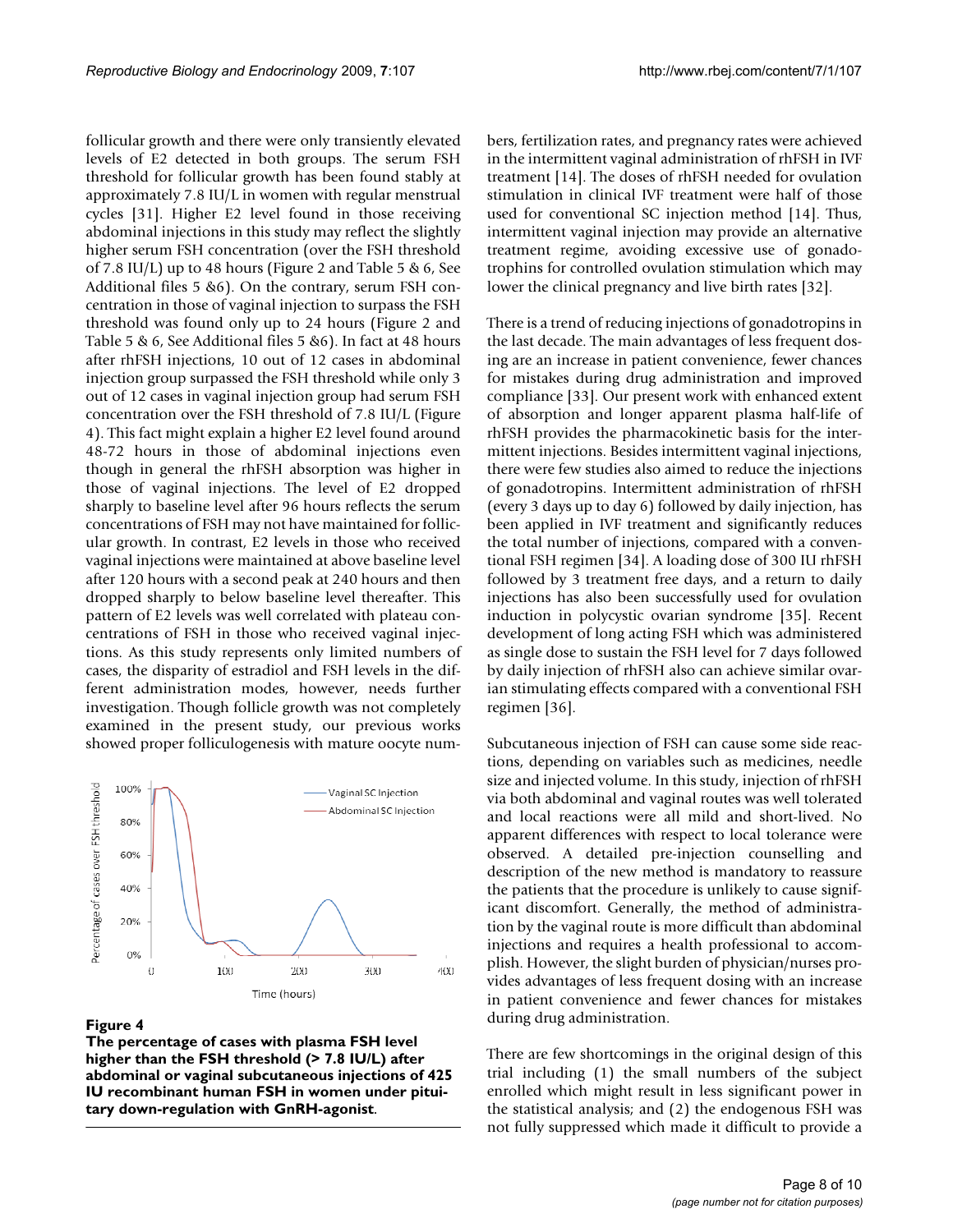reliable pharmacokinetic analysis especially in the elimination half-life. As the volunteers were generally difficult to recruit in the cross-over study, the number of the subjects used in previous similar analysis of pharmacokinetics on rhFSH [15,17-20] was followed. In this two-period cross-over trial of 12 volunteers, the mean log  $C_{\text{max}}$  for abdominal injection was 1.14 and that for vaginal injection was 1.24 and the pooled within-subject variation was  $SD = 0.10$ . If the two-sided power is set at 80%, with the test size 10%, then  $N = 6$  to 8 subjects would need to be recruited in the bioequivalence of the ratio of two means [37,38]. This indicates that 12 cases are enough for this study. Future study with more subjects and with fully suppressed endogenous FSH may help to clarify those issues and provide even higher power in the analysis.

# **Conclusion**

We conclude that rhFSH administered vaginally has a higher rate and extent of absorption. Though the data in this study were for a single injection, the efficiency of intermittent serial vaginal injections of rhFSH had been analyzed in another study, which showed proper folliculogenesis and the in vitro fertilization rate and clinical pregnancy rate [14]. This injection mode thus provides a more cost-effective regimen for gonadotropin therapy. The potential therapeutic value of higher and prolonged FSH concentrations, as in vaginal administration, warrants further consideration.

# **Competing interests**

The authors declare that they have no competing interests.

# **Authors' contributions**

CCH participated in the design and carry on the study and drafting the manuscript. HCK contributed to statistical analysis of data and helped to draft the manuscript. CTH participated in its design and coordination and helped to draft the manuscript. QG contributed to conception of the study and acquisition of data. All authors read and approved the final manuscript.

# **Additional material**

# **Additional file 1**

*Pharmacokinetic parameters for abdominal subcutaneous injection (t = 120 hour).*

Click here for file

[\[http://www.biomedcentral.com/content/supplementary/1477-](http://www.biomedcentral.com/content/supplementary/1477-7827-7-107-S1.DOC) 7827-7-107-S1.DOC]

# **Additional file 2**

*Pharmacokinetic parameters for vaginal subcutaneous injection (t = 120 hour).* Click here for file [\[http://www.biomedcentral.com/content/supplementary/1477-](http://www.biomedcentral.com/content/supplementary/1477-7827-7-107-S2.DOC) 7827-7-107-S2.DOC]

# **Additional file 3**

*Statistical analysis for pharmacokinetic parameters of vaginal versus abdominal rhFSH injections.* Click here for file [\[http://www.biomedcentral.com/content/supplementary/1477-](http://www.biomedcentral.com/content/supplementary/1477-7827-7-107-S3.DOC) 7827-7-107-S3.DOC]

# **Additional file 4**

*Repeated measures on the tests of between-subjects and within-subjects effects.* Click here for file [\[http://www.biomedcentral.com/content/supplementary/1477-](http://www.biomedcentral.com/content/supplementary/1477-7827-7-107-S4.DOC) 7827-7-107-S4.DOC]

# **Additional file 5**

*Post hoc multiple comparisons of plasma FSH levels in abdominal injection using Dunnett t test.* Click here for file [\[http://www.biomedcentral.com/content/supplementary/1477-](http://www.biomedcentral.com/content/supplementary/1477-7827-7-107-S5.DOC) 7827-7-107-S5.DOC]

# **Additional file 6**

*Post hoc multiple comparisons of plasma FSH levels in vaginal injection using Dunnett t test.* Click here for file [\[http://www.biomedcentral.com/content/supplementary/1477-](http://www.biomedcentral.com/content/supplementary/1477-7827-7-107-S6.DOC) 7827-7-107-S6.DOC]

# **Acknowledgements**

We give thanks to Mary Purton for the medical editing of this manuscript.

### **References**

- Devroey P, Van Steirteghem A, Mannaerts B, Coelingh Bennink H: **[First singleton term birth after ovarian super-ovulation with](http://www.ncbi.nlm.nih.gov/entrez/query.fcgi?cmd=Retrieve&db=PubMed&dopt=Abstract&list_uids=1357510) recombinant human follicle stimulating hormone (Org [32489\).](http://www.ncbi.nlm.nih.gov/entrez/query.fcgi?cmd=Retrieve&db=PubMed&dopt=Abstract&list_uids=1357510)** *Lancet* 1992, **340:**1108.
- 2. Howles CM, Loumaye E, Giroud DV, Luyet G: **[Multiple follicular](http://www.ncbi.nlm.nih.gov/entrez/query.fcgi?cmd=Retrieve&db=PubMed&dopt=Abstract&list_uids=8006130) [development and ovarian steroidogenesis following subcuta](http://www.ncbi.nlm.nih.gov/entrez/query.fcgi?cmd=Retrieve&db=PubMed&dopt=Abstract&list_uids=8006130)neous administration of a highly purified urinary FSH preparation in pituitary desensitized women undergoing IVF: a [multicenter European Phase III study.](http://www.ncbi.nlm.nih.gov/entrez/query.fcgi?cmd=Retrieve&db=PubMed&dopt=Abstract&list_uids=8006130)** *Hum Reprod* 1994, **9:**424-439.
- 3. Out HJ, Mannaerts BMJL, Driessen SGAJ, Coelingh Bennink HJT: **[A](http://www.ncbi.nlm.nih.gov/entrez/query.fcgi?cmd=Retrieve&db=PubMed&dopt=Abstract&list_uids=8567765) [prospective, randomized, assessor-blind, multicentre study](http://www.ncbi.nlm.nih.gov/entrez/query.fcgi?cmd=Retrieve&db=PubMed&dopt=Abstract&list_uids=8567765) comparing recombinant and urinary follicle stimulating hormone (Puregon versus Metrodin) in in-virto fertilization.** *Hum Reprod* 1995, **10:**2534-2540.
- 4. Fauser BCJM, van Heusden AM: **Manipulation of human ovarian function: physiological concepts and clinical consequences.** *Endoc Rev* 1997, **18:**71-106.
- 5. Devroey P, Mannaerts B, Smitz J, Coelingh-Bennink H, Van Steirteghem A: **[Clinical outcome of a pilot efficacy study on recom](http://www.ncbi.nlm.nih.gov/entrez/query.fcgi?cmd=Retrieve&db=PubMed&dopt=Abstract&list_uids=7962377)[binant human FSH \(Org 32489\) combined with various](http://www.ncbi.nlm.nih.gov/entrez/query.fcgi?cmd=Retrieve&db=PubMed&dopt=Abstract&list_uids=7962377) [GnRH agonist regimens.](http://www.ncbi.nlm.nih.gov/entrez/query.fcgi?cmd=Retrieve&db=PubMed&dopt=Abstract&list_uids=7962377)** *Hum Reprod* 1994, **9:**1064-1069.
- 6. Peng Y: **The lived experience of women who quit assisted reproductive technology.** In *Master Thesis* National Yang-Ming University, Institute of Clinical Nursing, Taiwan, Republic of China; 2005.
- 7. Hsu CC, Hsu CT: **[Conception using vaginal administration of](http://www.ncbi.nlm.nih.gov/entrez/query.fcgi?cmd=Retrieve&db=PubMed&dopt=Abstract&list_uids=16478580) [gonadotrophins in IVF: a case report.](http://www.ncbi.nlm.nih.gov/entrez/query.fcgi?cmd=Retrieve&db=PubMed&dopt=Abstract&list_uids=16478580)** *Reprod Biomed Online* 2006, **12:**170-173.
- 8. Pistor M: *Un defi therapeutique: lamesotherapie* 3rd edition. Paris, France: Malonie; 1979.
- 9. Bulletti C, de Ziegler D, Flamigni C, Giacomucci E, Polli V, Bolelli G, Franceschetti F: **[Targeted drug delivery in gynecology: the first](http://www.ncbi.nlm.nih.gov/entrez/query.fcgi?cmd=Retrieve&db=PubMed&dopt=Abstract&list_uids=9194669) [uterine pass effect.](http://www.ncbi.nlm.nih.gov/entrez/query.fcgi?cmd=Retrieve&db=PubMed&dopt=Abstract&list_uids=9194669)** *Hum Reprod* 1997, **12:**1073-1079.